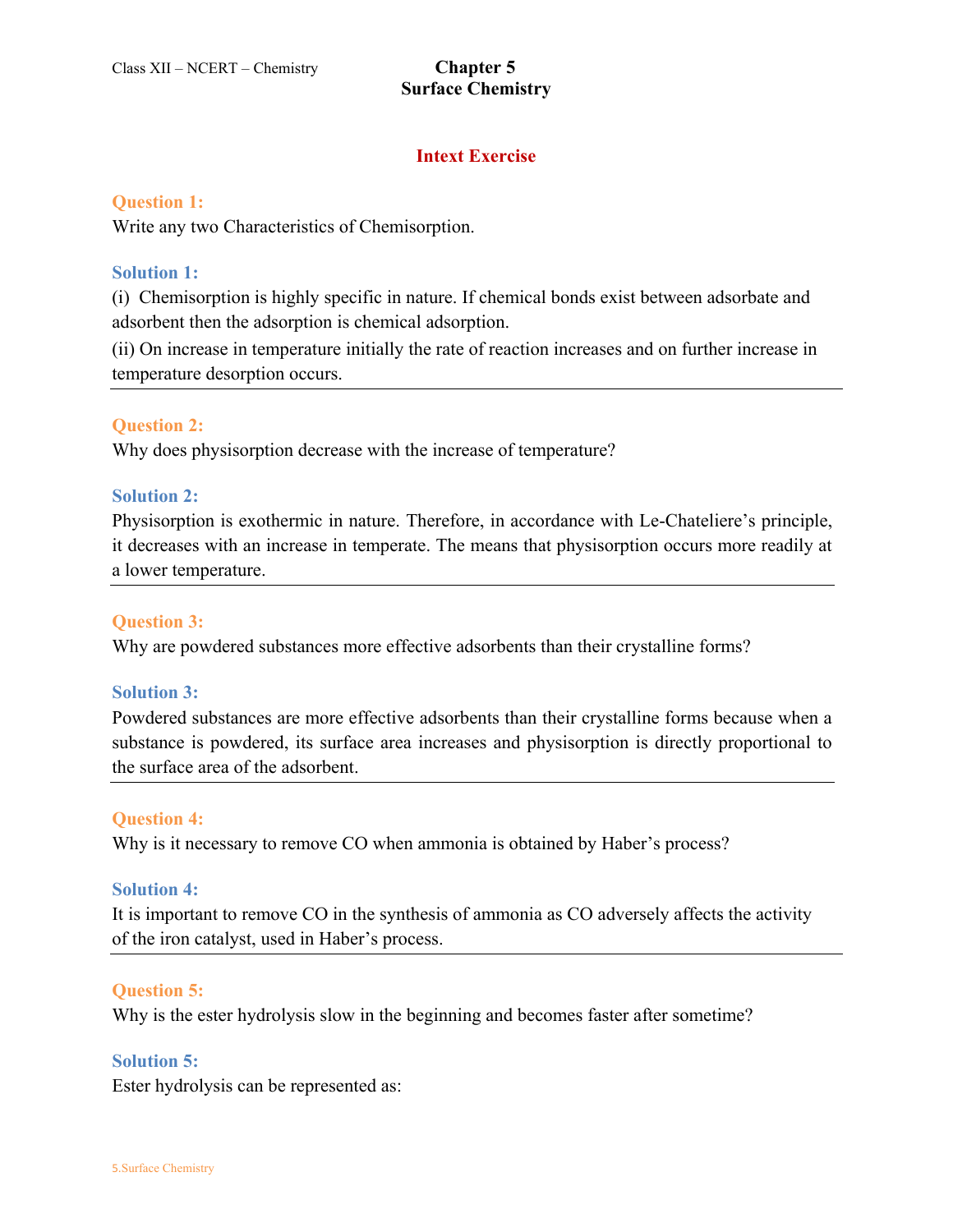Ester + Water  $\rightarrow$  Acid + Alcohol

The acid produced in the reaction acts as a catalyst and makes the reaction faster. Substances that act as catalysts in the same reaction in which they are obtained as products are know as auto catalysts.

### **Question 6:**

What is the role of desorption in the process of catalysis?

#### **Solution 6:**

The role of desorption in the process of catalysis is to make the surface of the solid catalyst free for the fresh adsorption of the reactants on the surface.

#### **Question 7:**

What modification can you suggest in the Hardy-Schulze law?

#### **Solution 7:**

Hardy-Schulze law states that the greater the valence of the flocculating ion added, the greater is its power to cause precipitation'

This law takes into consideration only the charge carried by an ion, not its size. The smaller the size of an ion, the more will be its polarizing power. Thus, Hardy-Schulze law can be modified in terms of the polarizing power of the flocculating ion. Thus the modified Hardy-Schulze law can be stated as the greater the polarizing power of the flocculating ion added, the greater is its power to cause precipitation'

#### **Question 8:**

Why is it essential to wash the precipitate with water before estimating it quantitatively?

#### **Solution 8:**

When a substance gets precipitated, some ions that combine to form the precipitate get adsorbed on the surface of the precipitate. Therefore it becomes important to wash the precipitate before estimating it quantitatively in order to remove these adsorbed ions or other such impurities.

## **NCERT EXERCISE**

#### **Question 1:**

Distinguish between the meaning of the terms adsorption and absorption. Give one example of each.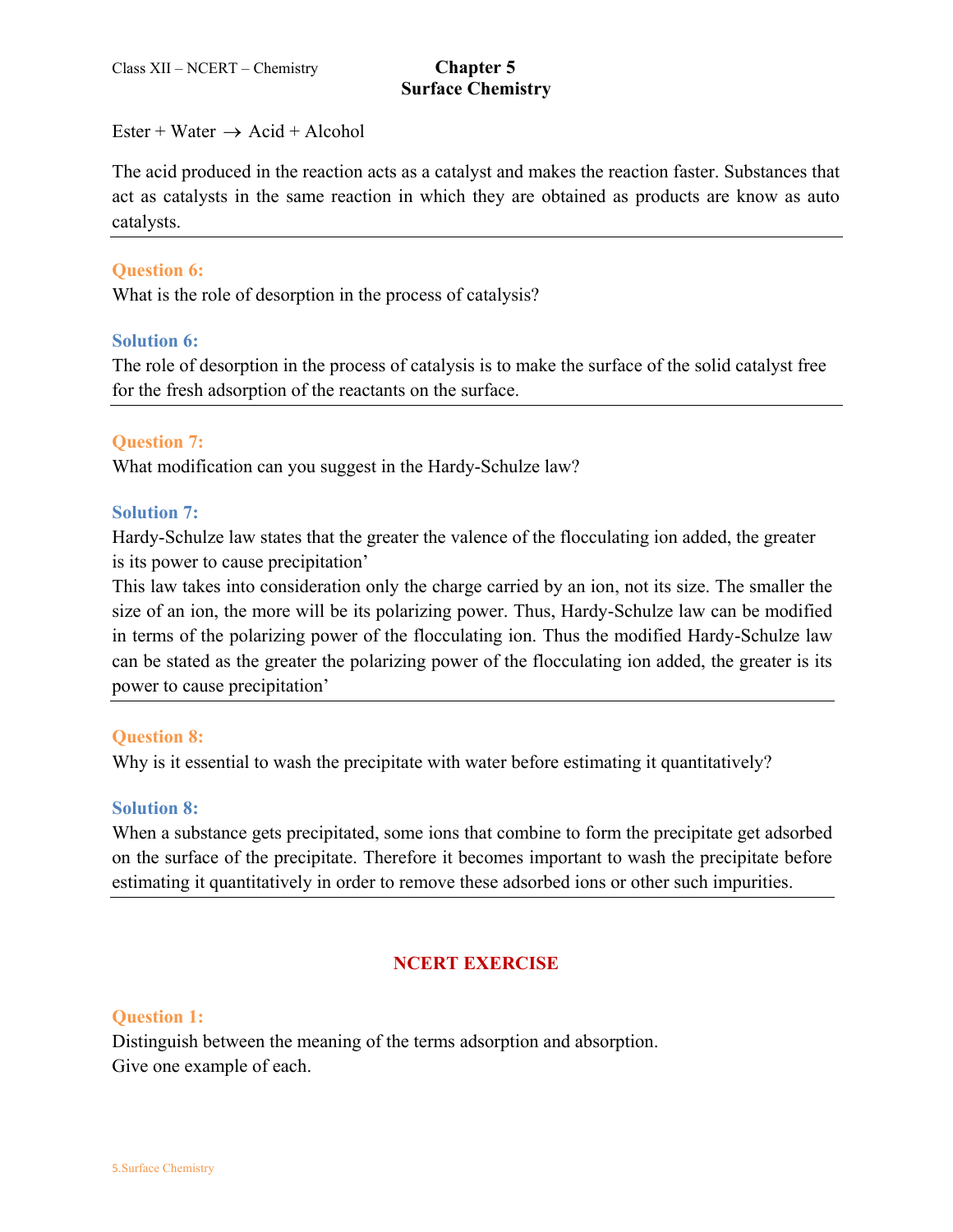### **Solution 1:**

Adsorption is a surface phenomenon of accumulation of molecules of a substance at the surface rather than in the bulk of a solid or liquid. The substance that gets adsorbed is called the 'adsorbate' and the substance on whose surface the adsorption takes place is called the adsorbent. Here, the concentration of the adsorbate on the surface of the adsorbent increases. In adsorption, the substance gets concentrated at the surface only. It does not penetrate through the surface to the bulk of the solid or liquid. For example, when we dip a chalk stick into and ink solution, only its surface becomes coloured. If we break the chalk stick, it will be found to be white from inside, On the other hand, the process of absorption is a bulk phenomenon. In absorption, the substance gets uniformly distributed throughout the bulk of the solid or liquid.

### **Question 2:**

What is the difference between physisorption and chemisorption?

### **Solution 2:**

|                | <b>Physisorption</b>                                                                                                      | Chemisorption                                                   |
|----------------|---------------------------------------------------------------------------------------------------------------------------|-----------------------------------------------------------------|
| 1.             | In this type of adsorption, the adsorbate is                                                                              | In this type adsorption, strong chemical                        |
|                | attached to the surface of the adsorbent with                                                                             | bonds are formed between the adsorbate                          |
|                | weak van der Waal's forces of attraction.                                                                                 | and the surface of the adsorbent.                               |
| 2.             | No new compounds is formed in the                                                                                         | New compounds are formed at the                                 |
|                | process.                                                                                                                  | surface of the adsorbent.                                       |
| $\overline{3}$ | Rate of adsorption depends on ease of<br>liquefaction of gases. Easy liquefiable gases<br>have great extent of adsorption | Rate of adsorption does not depend on<br>liquefaction of gases. |
| 4.             | It is generally found to be reversible in<br>nature.                                                                      | It is usually irreversible in nature.                           |
| 5.             | Enthalpy of adsorption is low as weak van                                                                                 | Enthalpy of adsorption is high as                               |
|                | der Wall's forces of attraction are involved.                                                                             | chemical bonds are formed. The values                           |
|                | The values lie in the range of 20-40 kJ mol <sup>-1</sup>                                                                 | lie in the range of 40-400 kJ mol <sup>-1</sup> .               |
| 6.             | It is favoured by low temperature                                                                                         | It is favoured by high temperature                              |
|                | conditions.                                                                                                               | conditions.                                                     |
| 7.             | It is an example of multi-layer adsorption.                                                                               | It is an example of mono-layer                                  |
|                |                                                                                                                           | adsorption.                                                     |

## **Question 3:**

Give reason why a finely divided substance is more effective as an adsorbent.

#### **Solution 3:**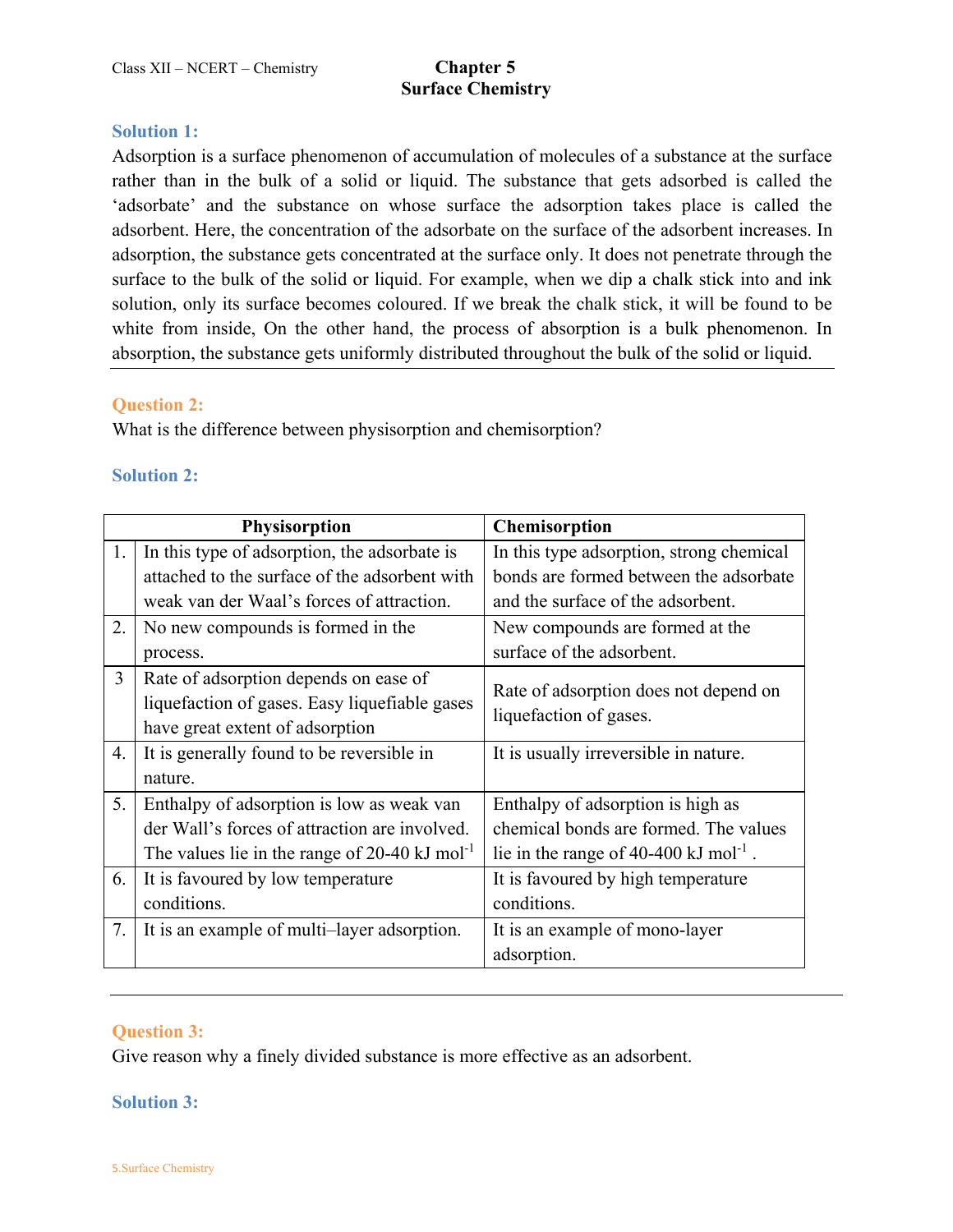Adsorption is a surface phenomenon. Therefore adsorption is directly proportional to the surface area. A finely divided substance has a large surface area. Both physisorption and chemisorptions increase with an increase in the surface area. Hence, a finely divided substance behaves as a good adsorbent.

## **Question 4:**

What are the factors which influence the adsorption of a gas on a solid?

## **Solution 4:**

There are various factors that affect the rate of adsorption of a gas on a solid surface.

## **(1) Nature of the gas:**

Easily liquefiable gases such as NH3, HCl etc, are adsorbed to a great extent in comparison to gases such as H<sup>2</sup> O<sup>2</sup> etc. This is because Van der Waal's forces are stronger in easily liquefiable gases.

## **(2) Surface area of the solid**

The greater the surface area of the adsorbent, the greater is the adsorption of a gas on the solid surface.

## **(3) Effect of pressure**

Adsorption is a reversible process and is accompanied by a decrease in pressure. Therefore, adsorption increase with an increase in pressure.

## **(4) Effect of temperature**

Adsorption is an exothermic process. Thus, in accordance with Le-Chatelier's principle, the magnitude of adsorption decreases with an increase in temperature.

## **Question 5:**

What is an adsorption isotherm? Describe Freundlich adsorption isotherm

**Solution 5:**

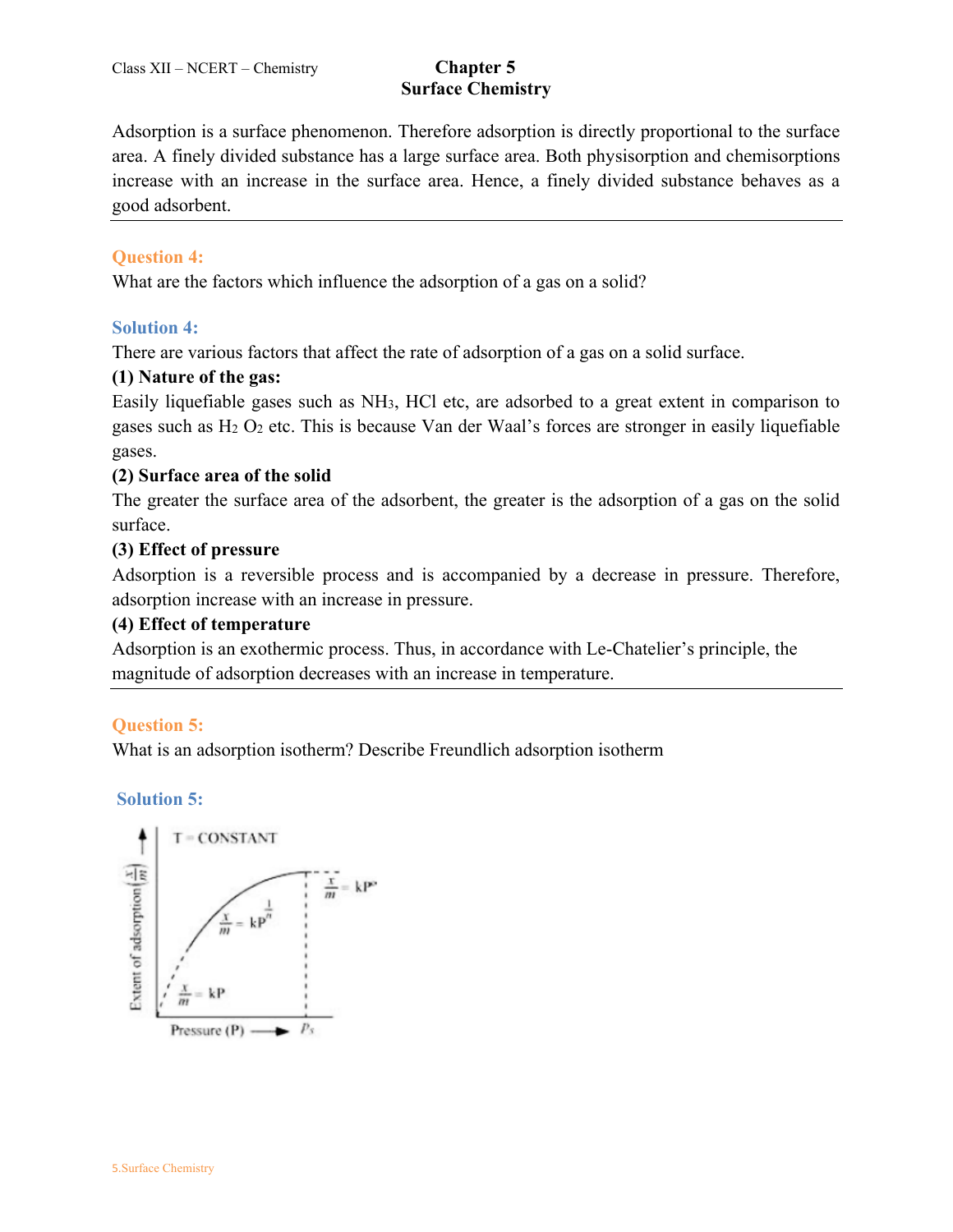The plot between the extent of adsorption  $\left(\frac{\mathbf{x}}{\mathbf{x}}\right)$  $\left(\frac{\text{x}}{\text{m}}\right)$  against the pressure of gas (P) at constant

temperature (T) is called the adsorption isotherm.

## **Freundlich adsorption isotherm:**

Freundlich adsorption isotherm gives an empirical relationship between the quantity of gas adsorbed by the unit mass of solid adsorbent and pressure at a specific temperature.

Form the given plot it is clear that at pressure  $P_s \stackrel{X}{\sim}$ m reaches the maximum value. Ps is called the

saturation pressure. Three cases arise from the graph now.

### **Case I – At low Pressure:**

The plot is straight and sloping indicating that the pressure in directly proportional to  $\frac{x}{x}$ m i.e.,

x m  $\alpha$  P.  $\frac{x}{x}$ m  $=$  k P (k is a constant)

## **Case II At high pressure:**

When pressure exceeds the saturated pressure,  $\frac{x}{x}$ m becomes independent of P values.

$$
\frac{x}{m} \alpha P^{\circ}
$$
\n
$$
\frac{x}{m} = k P^{\circ}
$$
\nNow, taking log:  
\n
$$
Log \frac{x}{m} = log k + \frac{1}{n} log P
$$
\nOn plotting the graph between log  $\left(\frac{x}{m}\right)$  and log P, a straight line is obtained with the slope equal to  $\frac{1}{n}$  and the intercept equal to log k.  
\n
$$
\sum_{k=1}^{\infty} \frac{1}{k!} \alpha^{k} \alpha^{k} \alpha^{k} \alpha^{k}
$$
\n
$$
\sum_{k=1}^{\infty} \frac{1}{k!} \alpha^{k} \alpha^{k} \alpha^{k}
$$
\n
$$
\sum_{k=1}^{\infty} \frac{1}{k!} \alpha^{k} \alpha^{k} \alpha^{k}
$$
\n
$$
\sum_{k=1}^{\infty} \frac{1}{k!} \alpha^{k} \alpha^{k} \alpha^{k}
$$
\n
$$
\sum_{k=1}^{\infty} \frac{1}{k!} \alpha^{k} \alpha^{k} \alpha^{k}
$$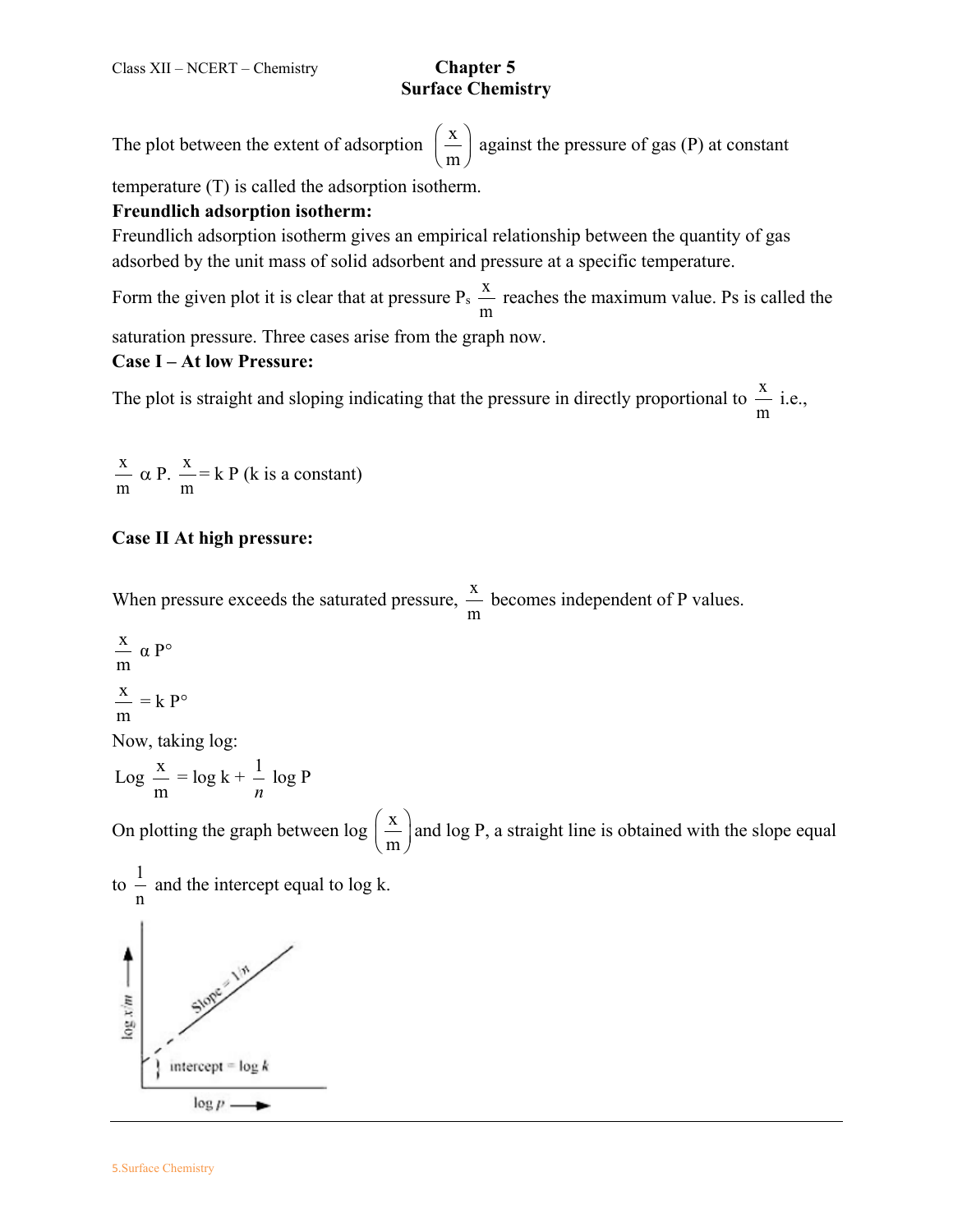### **Question 6:**

What do you understand by activation of adsorbent? How is it achieved?

#### **Solution 6:**

By activating an adsorbent, we tend increase the adsorbing power of the adsorbent. Some ways to activate an adsorbent are:

(i) By increasing the surface area of the adsorbent. This can be done by breaking it into smaller pieces or powdering it.

(ii) Some specific treatments can also lead to the activation of the adsorbent. For example, wood harcoal is activated by heating it between 650 K and 1330 K in vacuum or air. It expels all the gases absorbed or adsorbed and thus, creates a space for adsorption of gases.

### **Question 7:**

What role does adsorption play in heterogeneous catalysis?

#### **Solution 7:**

#### **Heterogeneous catalysis:**

A catalytic process in which the catalyst. And the reactants are present in different phases is known as a heterogeneous catalysis. This heterogeneous catalytic action can be explained in terms of the adsorption theory. The mechanism of catalysis involves the following steps.

(i) Adsorption of reactant molecules on the catalyst surface

(ii) Occurrence of a chemical reaction through the formation of an intermediate.

(iii) De-sorption of products from the catalyst surface.

(iv) Diffusion of products away from the catalyst surface.

In this process, the reactants are usually present in the gaseous state and the catalyst is present in the solid state. Gaseous molecules are then adsorbed on the surface of the catalyst. As the concentration of reactants on the surface of the catalyst increases, the rate of reaction also increases. In such reactions, the products have very less affinity for the catalyst and are quickly desorbed, thereby making the surface free for other reactants.

#### **Question 8:**

Why is adsorption always exothermic?

#### **Solution 8:**

Adsorption is always exothermic. This statement can be explained in two ways. (i) Adsorption leads to a decrease in the residual forces on the surface of the adsorbent. This causes a decrease in the surface energy of the adsorbent. Therefore, adsorption is always exothermic.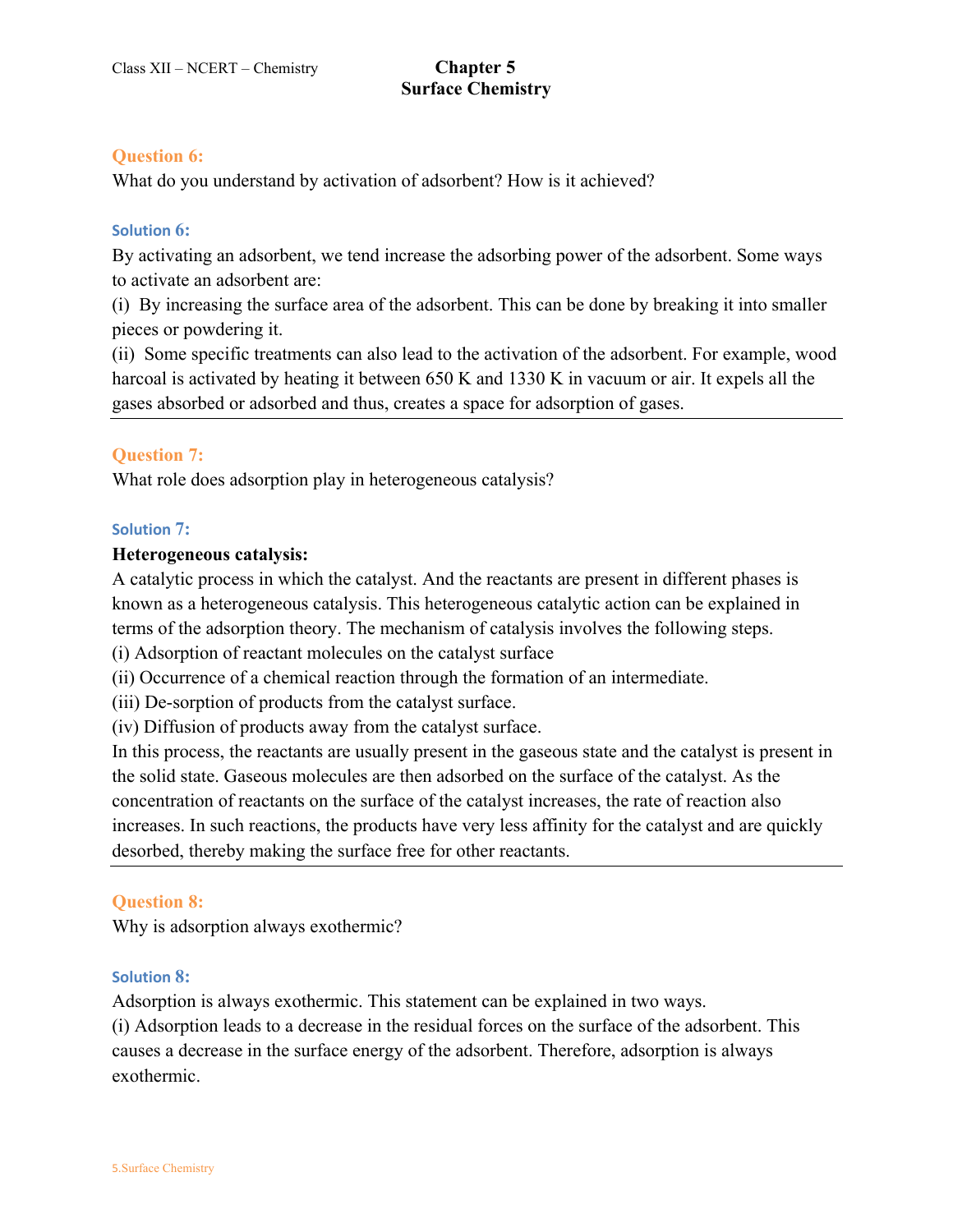(ii)  $\Delta H$  of adsorption is always negative. When a gas is adsorbed on a solid surface, its movement is restricted leading to a decrease in the entropy of the gas i.e.,  $\Delta S$  is negative. Now for a process to be spontaneous,  $\Delta G$  should be negative.

 $\therefore \Delta G = \Delta H - T \Delta S$ 

Since  $\Delta S$  is negative  $\Delta H$  has to be negative to make  $\Delta G$  negative. Hence, adsorption is always exothermic.

## **[Question 9:](https://www.ncertbooks.guru/cbse-ncert-solutions-pdf/)**

How are the colloidal solutions classified on the basis of physical states of the dispersed phase and dispersion medium?

## **Solution 9:**

One criterion for classifying colloids the physical state of the dispersed phase and dispersion medium. Depending upon the type of the dispersed phase and dispersion medium (solid, liquid, or gas), there can be eight types of colloidal systems.

| <b>Dispersed phase</b> |        | <b>Dispersion medium</b> | <b>Type of colloid</b> | <b>Example</b> |
|------------------------|--------|--------------------------|------------------------|----------------|
| 1.                     | Solid  | Solid                    | Solid Sol              | Gemstone       |
| 2.                     | Solid  | Liquid                   | Sol                    | Paint          |
| 3.                     | Solid  | Gas                      | Aerosol                | Smoke          |
| 4.                     | Liquid | Solid                    | Gel                    | Cheese         |
| 5.                     | Liquid | Liquid                   | Emulsion               | Milk           |
| 6.                     | Liquid | Gas                      | Aerosol                | Fog            |
| 7.                     | Gas    | Solid                    | Solid foam             | Pumice stone   |
| 8.                     | Gas    | Liquid                   | Foam                   |                |

## **Question 10:**

Discuss the effect of pressure and temperature on the adsorption of gases on solids.

### **Solution 10:**

#### **Effect of pressure**

Adsorption is a reversible process and is accompanied by a decrease in pressure. Therefore, adsorption increases with an increase in pressure.

#### **Effect of temperature**

Adsorption is an exothermic process. Thus, in accordance with Le-Chatelier's principle the magnitude of adsorption decreases with an increase in temperature.

## **Question 11:**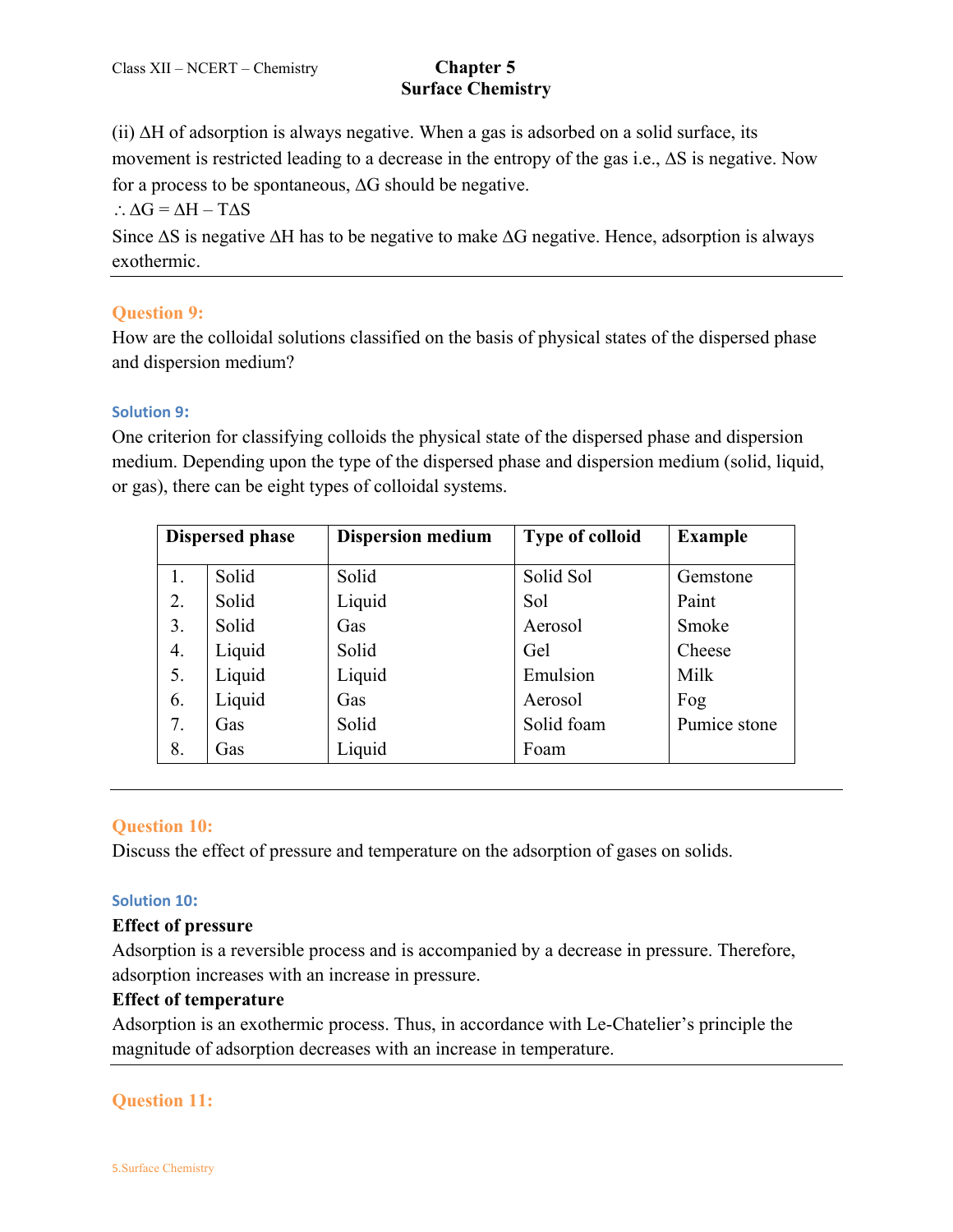What are lyophilic and lyophobic sols? Give example of each type. Why are hydrophobic sols easily coagulated?

### **Solution 11:**

### (i) **Lyophilic sols:**

Colloidal sols that are formed by mixing substances such as gum, gelatin, starch, etc. with a suitable liquid (dispersion medium) are called lyophilic sols. These sols are reversible in nature i.e., if two constituents of the sol are separated by any means (such as evaporation), then the sol can be prepared again by simply mixing the dispersion medium with the dispersion phase and shaking the mixture.

### (ii) **Lyophobic sols:**

When substances such as metals and their sulphides etc. mixed with the dispersion medium they do not form colloidal sols. Their colloidal sols can be prepared only by special methods. Such sols are called lyophobic sols. These sols are irreversible in nature. For example. Sols of metals. Now, the stability of hydrophilic sols depends on two things the presence of a charge and the salvation of colloidal particles. On the other hand, the stability of hydrophobic sols is only because of the presence of a charge. Therefore, the latter are much less stable than the former. If the charge of hydrophobic sols is removed (by addition of electrolytes), then the particles present in them come closer and form aggregates, leading to precipitation.

#### **Question 12:**

What is the difference between multimolecular and macromolecular colloids? Give one example of each. How are associated colloids different from these two types of colloids?

#### **Solution 12:**

(i) In multi – molecular colloids, the colloidal particles are and aggregate of atoms or small molecules with a diameter of less than 1 nm. The molecules in the aggregate are held together by van der Waal's forces of attraction. Examples of such colloids include gold sol and sulphur sol. (ii) In macro-molecular colloids, the colloidal particles are large molecules having colloidal dimensions. These particles have a high molecular mass. When these particles are dissolved in a liquid, sol is obtained. For example: starch, nylon, cellulose, etc.,

(iii) Certain substances tend to behave like normal electrolytes at lower concentrations. However, at higher concentrations, these substances behave as colloidal solutions due to the formation of aggregated particles. Such colloids are called aggregated colloids.

#### **Question 13:**

What are enzymes? Write in brief the mechanism of enzyme catalysis.

#### **Solution 13:**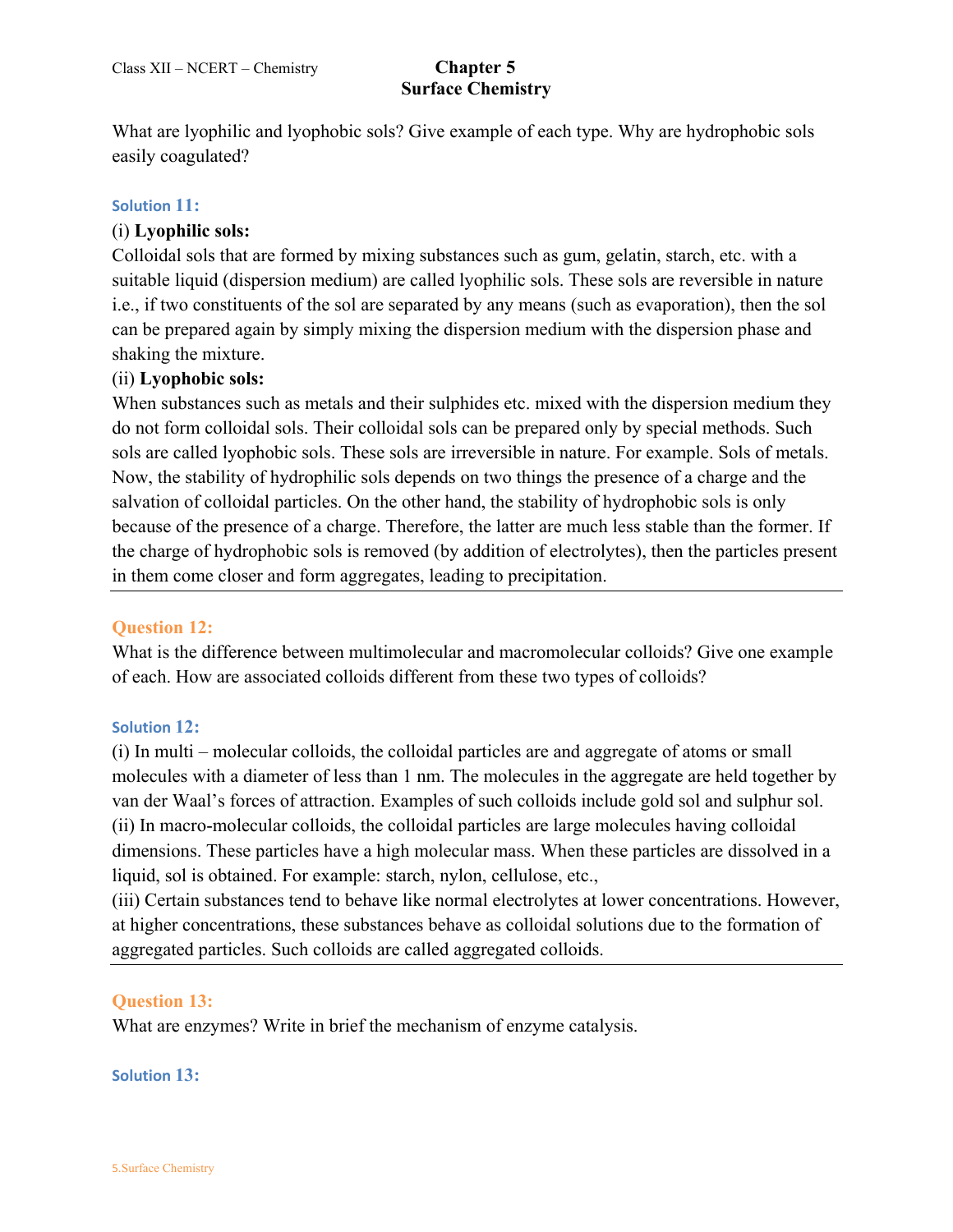Enzymes are basically protein molecules of high molecular masses. These form colloidal solutions when dissolved in water. These are complex. Nitrogenous organic compounds produced by living plants and animals. Enzymes are also called biochemical catalysts.



#### **Mechanism of enzyme catalysis:**

On the surface of the enzymes, various cavities are present with characteristic shapes. These possess active groups such as –NH3. –COOH, etc. The reactant molecules having of complementary shape fit into the cavities just like a key fits into a lock. This leads to the formation of an activated complex. This complex then decomposes to give the product. Hence,

**Step 1** :  $E + S \rightarrow ES^+$ (Activated complex) Step 2:  $ES^+ \rightarrow E + P$ 

## **Question 14:**

How are colloids classified on the basis of

- (i) Physical states of components
- (ii) Nature of dispersion medium and
- (iii) Interaction between dispersed phase and dispersion medium?

#### **Solution 14:**

Colloids can be classified on various bases:

(i) On the basis of the physical state of the components (by components we mean the dispersed phase and dispersion medium). Depending on whether the components are solids, liquids, or gases, we can have eight types of colloids.

(ii) On the basis of the dispersion medium, sols can be divided as:

| <b>Dispersion medium</b> | Name of sol         |
|--------------------------|---------------------|
| <b>Water</b>             | Aquasol or hydrosol |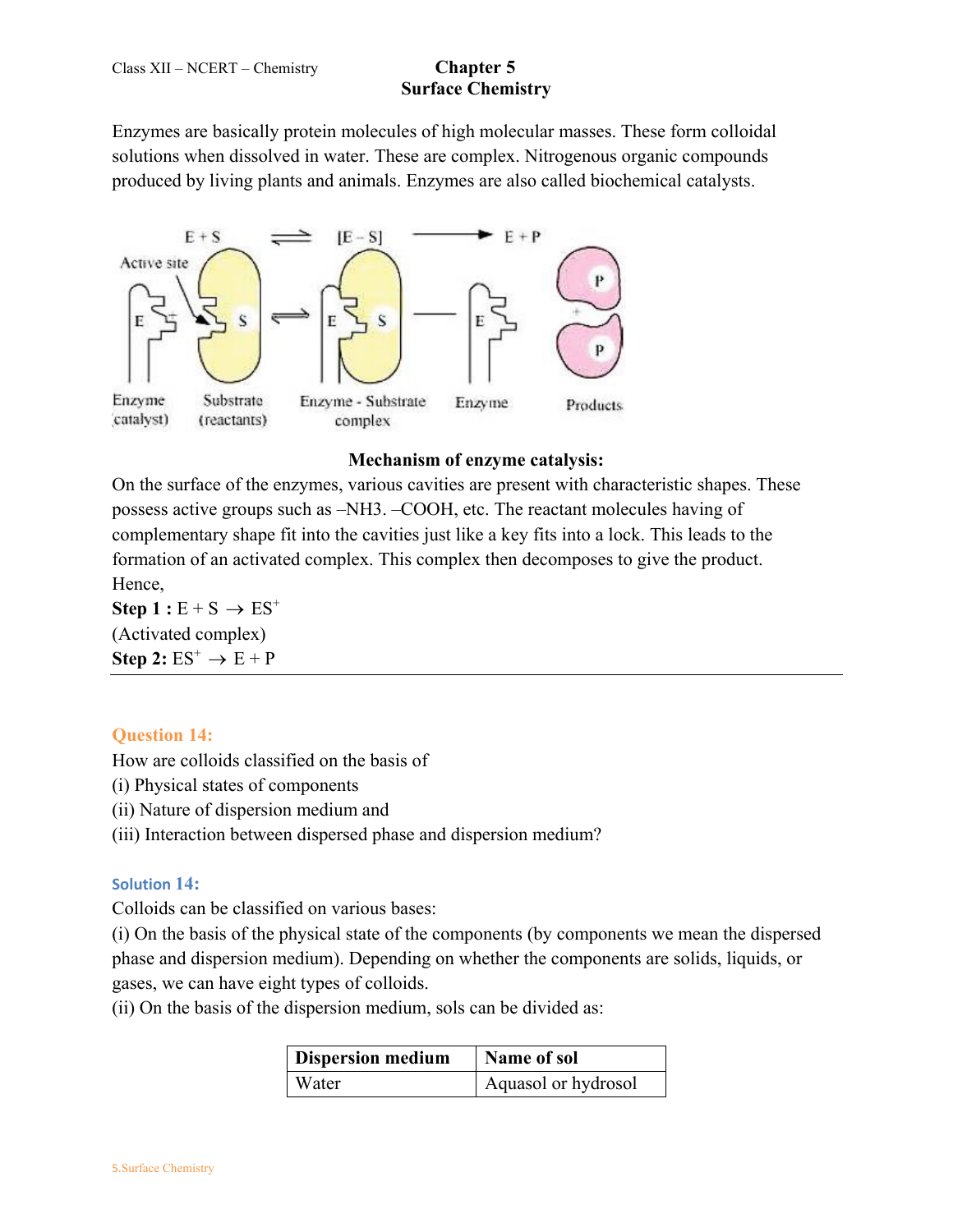| Alcohol        | Alcosol  |
|----------------|----------|
| <b>Benzene</b> | Benzosol |
| Gases          | Aerosol  |

(iii) On the basis of the nature of the interaction between the dispersed phase and dispersion medium, the colloids can be classified as lyophilic (solvent attracting) and lyophobic (solvent repelling).

### **Question 15:**

Explain what is observed

(i) When a beam of light is passed through a colloidal sol.

(ii) An electrolyte, NaCl is added to hydrated ferric oxide sol

(iii) Electric current is passed through a colloidal sol?

#### **Solution 15:**

(i) When a beam of light is passed through a colloidal solution, then scattering of light is observed. This is known as the Tyndall effect. This scattering of light illuminates the path of the beam in the colloidal solution.

(ii) When Nacl is added to ferric oxide sol, it dissociates to give  $Na<sup>+</sup>$  and  $Cl<sup>+</sup>$  ions. Particles of ferric oxide sol are positively charged. Thus, they get coagulated in the presence of negatively charged  $Cl^{-1}$  ions.

(iii) The colloidal particles are charged and carry either a positive or negative charge. The dispersion medium carries an equal and opposite charge. This makes the whole system neutral. Under the influence of an electric current, the colloidal particles move towards the oppositely charged electrode. When they come in contact with the electrode, they lose their charge and coagulate.

#### **Question 16:**

What are emulsions? What are their different types? Give example of each type.

#### **Solution 16:**

The colloidal solution in which both the dispersed phase and dispersion medium are liquids is called an emulsion. There are two types of emulsions:

#### **(a) Oil in water type:**

Here, oil is the dispersed phase while water is the dispersion medium. For example: milk vanishing cream, etc.

#### **(b) Water in oil type:**

Here, water is the dispersed phase while oil is the dispersion medium. For example: cold cream, butter, etc.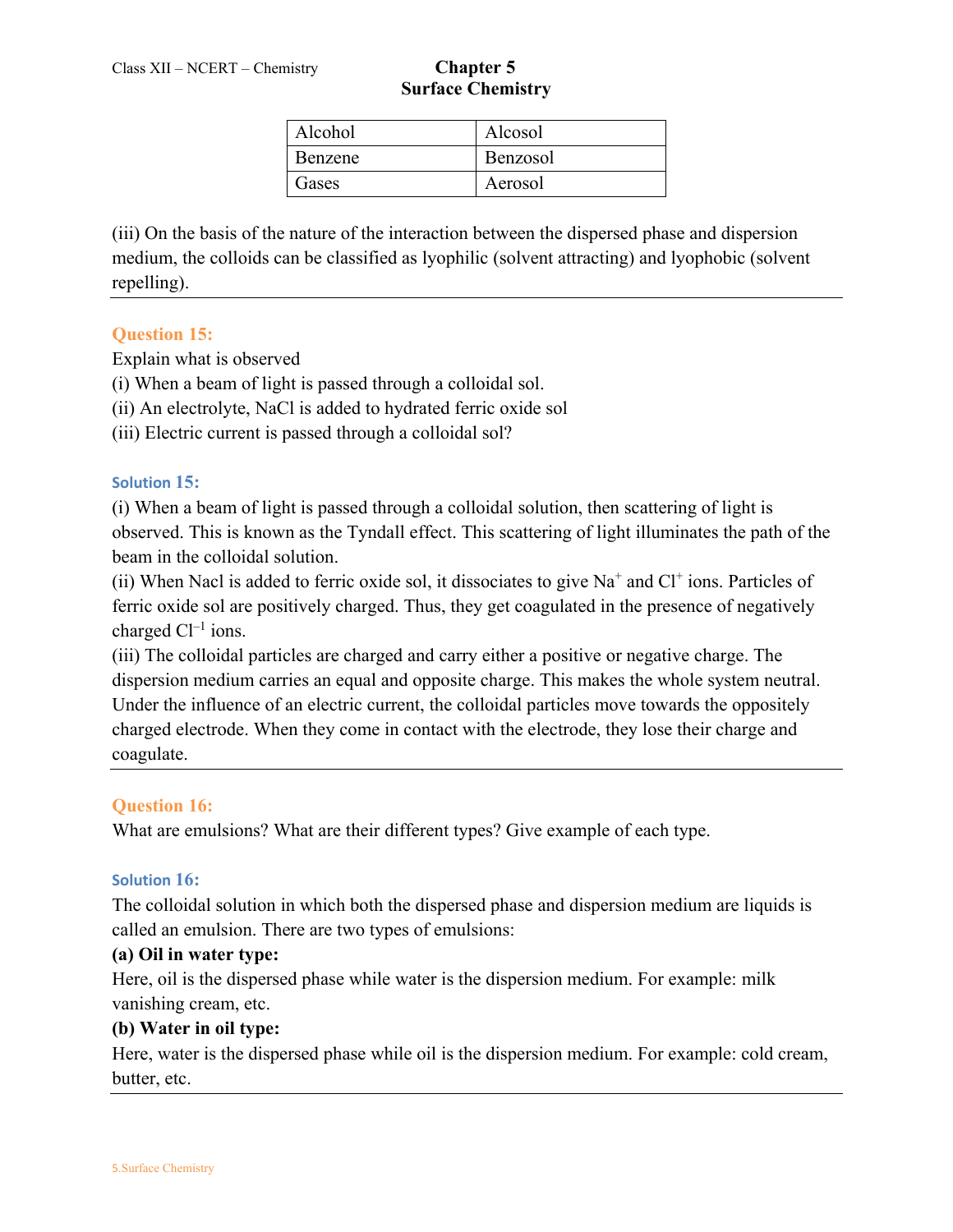#### **Question 17:**

What is demulsification? Name two demulsiffiers**.** 

#### **Solution 17:**

The process of decomposition of an emulsion into its constituent liquids is called demulsification. Examples of demulsifiers are surfactants, ethylene oxide, etc.

## **Question 18:**

Action of soap is due to emulsification and micelle formation. Comment.

## **Solution 18:**

The cleansing action of soap is due to emulsification and micelle formation. Soaps are basically sodium and postassium salts of long chain fatty acids,  $R$ -COO<sup>-</sup> NA<sup>+</sup>. The end of the molecule to which the sodium is attached is polar in nature, while the alkyl-end is noin-polar. Thus, a soap molecule contains a hydrophilic (polar) and a hydrophobic (non-polar) part.

When sop is added to water containing dirt, the soap molecules surround the dirt particles in such a manner that their hydrophobic parts get attached to the dirt molecule and the hydrophilic parts point away from the dirt molecule. This is know as micelle formation. Thus we can say that the polar group dissolves in water while the non-polar group dissolves in the dirt particle. Now as these micelles are negatively charged, they do not coalesce and a stable emulsion is formed.

## **Question 19:**

Give four examples of heterogeneous catalysis.

## **Solution 19:**

(i) Oxidation of sulphur dioxide to form sulphur trioxide. In this reaction, Pt acts as catalyst.  $2\text{SO}_{2(g)} \xrightarrow{\text{Pt(a)}} 2\text{SO}_{3(g)}$ 

(ii) Formation of ammonia by the combination of dinitrogen and dihydrogen in the presence of finely divided iron.

 $\rm N_{2(g)}+3H_{2(g)} \xrightarrow{\rm Fe(g)} 2NH_{3(g)}$ 

This process is called the Haber's process.

(iii) Oswald's process: Oxidation of ammonia to nitric oxide in the presence of platinum.

 $4NH_{3(g)} + 5O_{2(g)} \xrightarrow{Pt(g)} Vegetable ghee_{(s)}$ 

(iv) Hydrogenation of vegetable is in the presence of Ni.

Vegetable oil<sub>(j)</sub> +  $H_{2(g)} \longrightarrow$  Vegetable ghee<sub>(s)</sub>

## **Question 20:**

What do you mean by activity and selectivity of catalysts?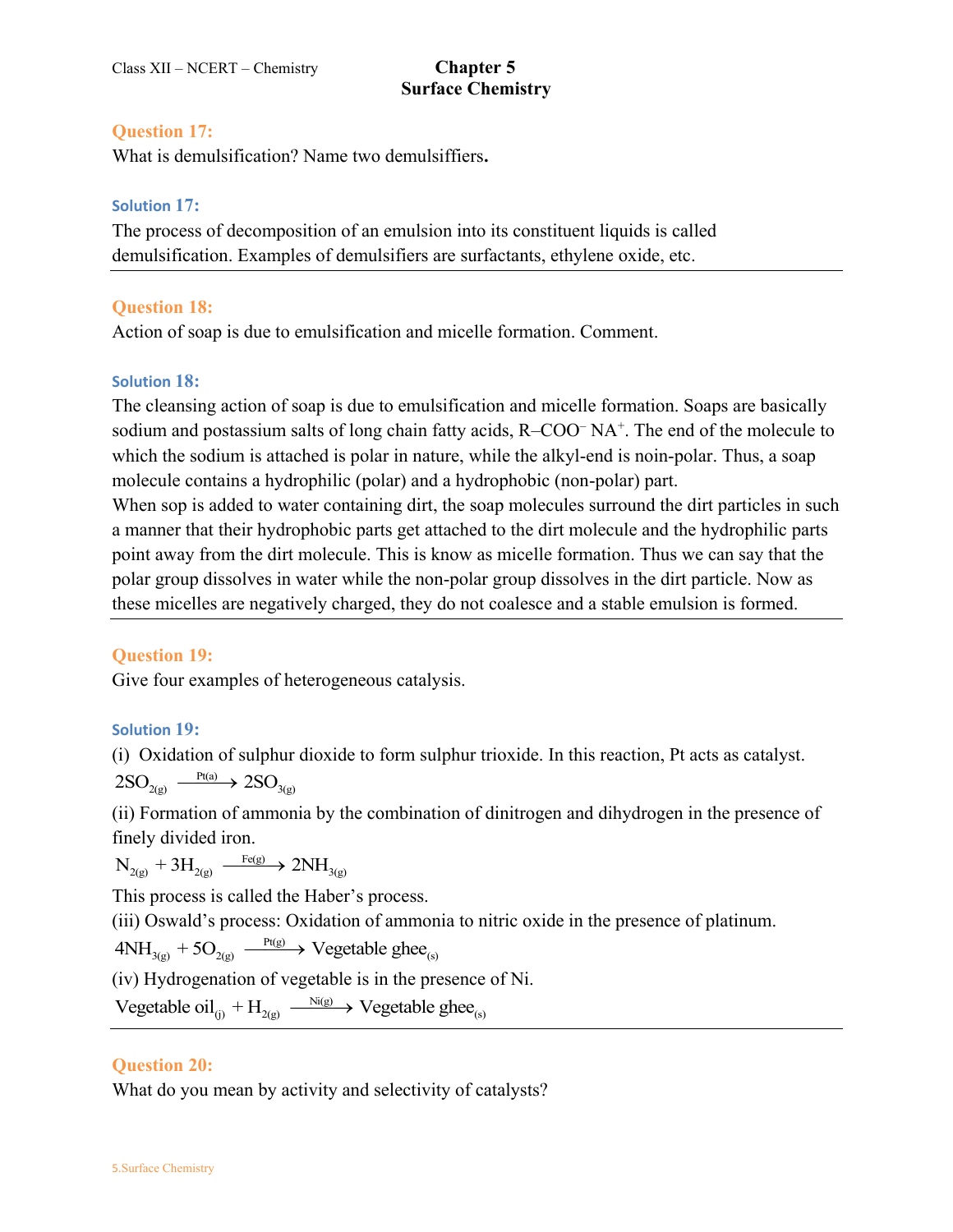#### **Solution 20:**

#### **(a) Activity of a catalyst:**

The activity of a catalyst is its ability to increase the rate of a particular reaction. Chemisorptions is the main factor in deciding the activity of a catalyst. The adsorption of reactants on the catalyst surface should be neither too strong nor too weak. It should just be strong enough to make the catalyst active.

#### **(b) Selectivity of the catalyst:**

The ability of the catalyst to direct a reaction to yield a particular product is referred to as the selectivity of the catalyst. For example, by using different catalyst, we can get different products for the reaction between H<sub>2</sub> and CO.

#### **Question 21:**

Describe some features of catalysis by zeolites.

#### **Solution 21:**

Zeolites are alumino – silicates that are micro – porous in nature. Zeolites have a honeycomblike structure, which makes them shape-selective catalysts. They have an extended 3D-network of silicates in which some silicon atoms are replaced by aluminum atom giving them an Al-O-Si framework. The reactions taking place in zeolites are very sensitive to the pores and cavity size of the zeolites. Zeolites are commonly used in the petrochemical industry.

#### **Question 22:**

What is shape selective catalysis?

#### **Solution 22:**

A catalytic reaction which depends upon the pore structure of the catalyst and on the size of the reactant and the product. Molecules is called shape-selective catalysis. For example, catalysis by zeolites is a shape-selective catalysis. The pore size present in the zeolites ranges from 260-740 pm. Molecules having a pore size more than this cannot enter the zeolite and undergo the reaction.

#### **Question 23:**

Explain the following terms: (i) Electrophoresis (ii) Coagulation (iii) Dialysis (iv) Tyndall effect.

#### **Solution 23:**

**(i) Electrophoresis:**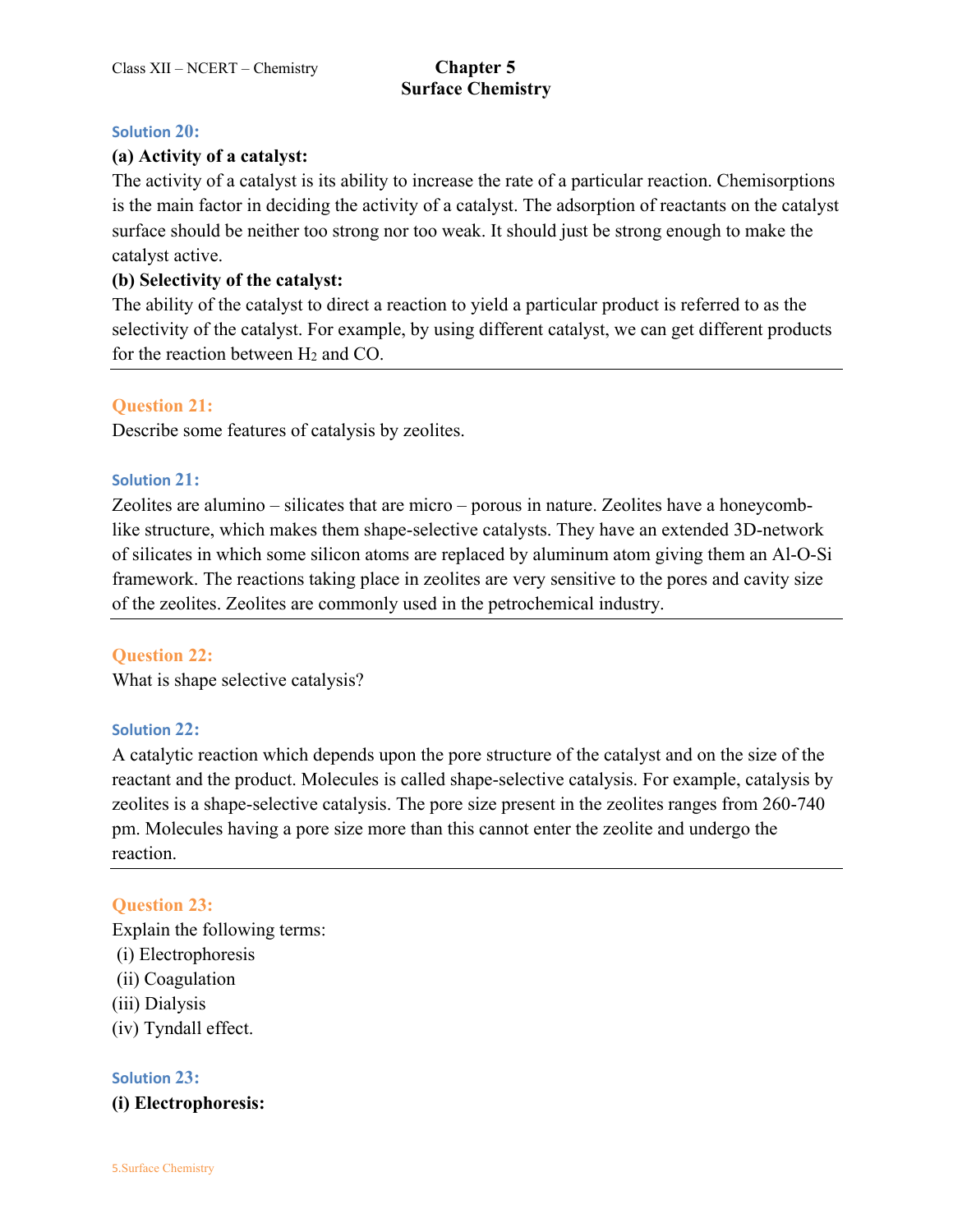The movement of colloidal particles under the influence of and applied electric field is known as electrophoresis. Positively charged particles move to the cathode, while negatively charged particles move towards the anode. As the particles reach oppositely charged electrodes, they become neutral and get coagulated.

## **(ii) Coagulation:**

The process f setting down of colloridal particles i.e., conversion of a colloid into a precipitate is called coagulation. Coagulation can be achieved by persistent dialysis, persistent boiling, Electrophoresis and mutual coagulation.

## **(iii) Dialysis**

The process of removing a dissolved substance from a colloidal solution by the means of diffusion through a membrane is known as dialysis. This process s based on the principle that ions and small molecules can pass through animal membranes unlike colloidal particles.

## **(iv) Tyndall effect:**

When a beam of light is allowed to pass through a colloidal solution it becomes visible like a column of light. This is known as the Tyndall effect. This phenomenon takes place as particles of colloidal dimensions scatter light in all directions.

## **Question 24:**

Give four uses emulsions.

#### **Solution 24:**

Four uses of emulsions:

(i) Cleansing action of soaps is based on the formation of emulsions.

(ii) Digestion of fats in intestines takes place by the process of emulsification.

(iii) Antiseptics and disinfectants when added to water form emulsions.

(iv) The process of emulsification is used to make medicines.

## **Question 25:**

What are micelles? Give an example of a micelle system.

## **Solution 25:**

Micelles are substances that behave as normal strong electrolytes at low concentration but at high concentrations behave as colloids due to formation of aggregates. They are also called as associated colloids. The formation of Micelle takes place above certain concentration called Critical Micelle Concentration at a particular temperature called Kraft Temperature. On dilution of associated colloids they revert back to true solution.

E.g. Soap ( C17H35COONa) Sodium stearate

## **Question 26:**

Explain the terms with suitable examples: